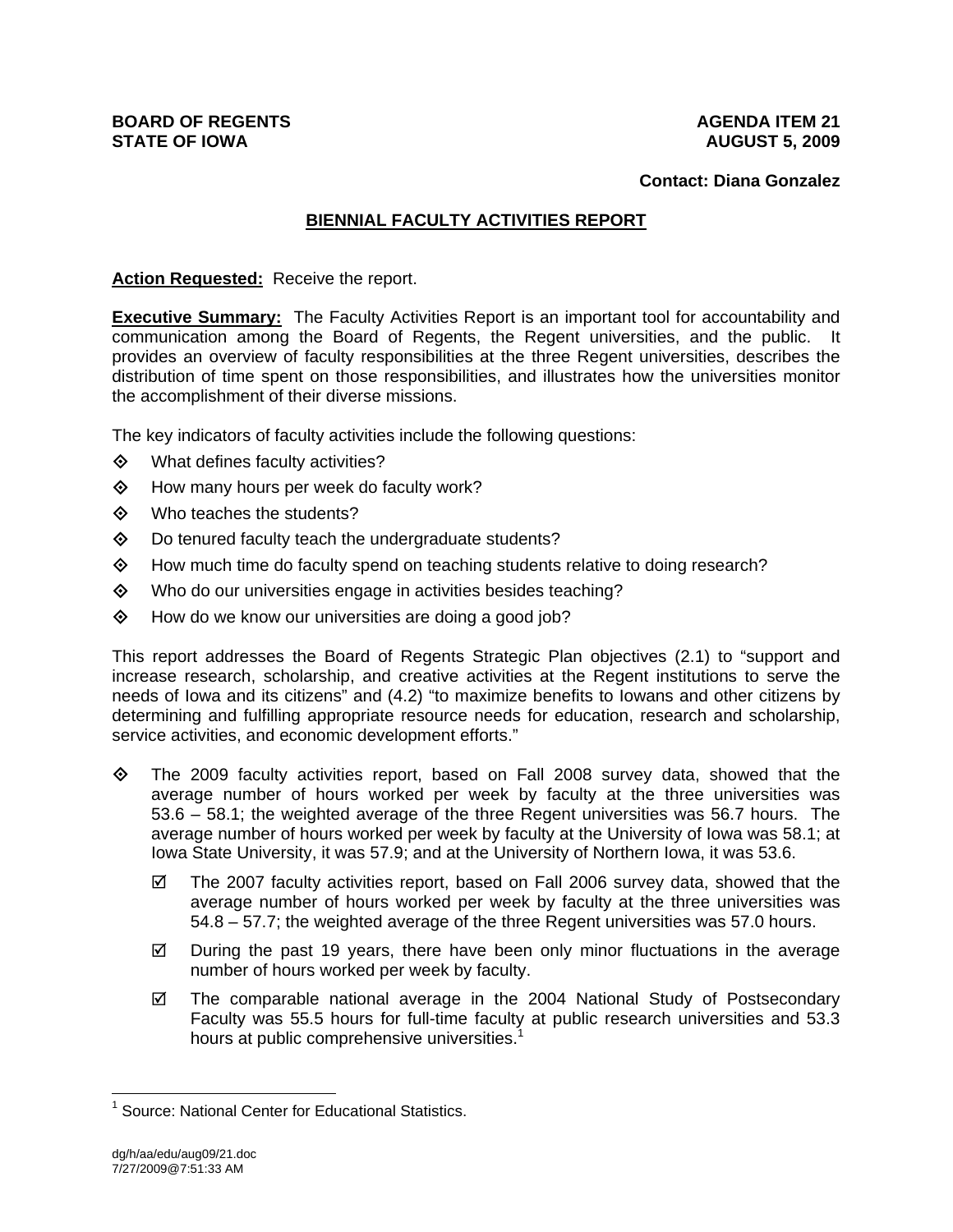- $\diamond$  A significant faculty effort, for all ranks and faculty status, is teaching. The percentages of time for research/scholarship, service, and administrative duties mirror past results and reflect faculty rank.
- $\Leftrightarrow$  At the three universities, more than half of all full-time equivalent (FTE) students are taught by tenured or tenure-track faculty.
- $\Diamond$  At the three universities, more than 45% of all undergraduate student credit hours are taught by tenured or tenure-track faculty.

#### **Background:**

 $\Diamond$  Differences among universities. The unique missions of the Regent universities provide comprehensive educational opportunities in the state; they also define faculty responsibilities and allocation. The distribution of faculty effort among the institutions is consistent with the expectations suggested by standard teaching loads across departments and unit norms established in institutional policies.

For example, SUI's clinical enterprise embodies unique faculty responsibilities related to service. ISU's land-grant mission embodies a commitment to extension and outreach. UNI's mission embodies a commitment to undergraduate education. Therefore, the distribution of faculty efforts appropriately differs among institutions.

- $\diamondsuit$  Survey data. The data about number of hours worked per week were obtained through stratified random surveys administered to faculty at each institution in 2008-09. Data for other components of the report were collected from a variety of personnel reports.
	- $\boxtimes$  At SUI, approximately 25% of the eligible faculty (n=1,892) were surveyed and a 76% response rate was obtained.
	- $\boxtimes$  At ISU, approximately 37% of the eligible faculty (n=1,364) were surveyed and an 81% response rate was obtained.
	- $\boxtimes$  At UNI, 100% of the eligible faculty (n=583) were surveyed and a 56% response rate was obtained.

#### **What defines faculty activities?**

- University of Iowa. At SUI, faculty members spent 32.6% of their effort on teaching, 33.3% on sponsored and non-sponsored research, 11.8% on administrative activities, 21.9% on university, public, and professional service, and 0.5% on other sponsored activity in 2008. As shown in the graph on the following page, tenure-track faculty spent a higher proportion of their time on sponsored and non-sponsored research and less time on teaching, administrative activities, and service activities than tenured faculty.
	- **# In non-health science colleges, faculty members spent 43.1% of their effort on** teaching, 38.8% on research, 14.5% on administrative activities, 3.5% on service, and 0.2% on other sponsored activity in 2008.
	- **##** In health science colleges, faculty members spent 24.1% of their effort on teaching, 28.7% on research, 9.6% on administrative activities, 37.0% on service, and 0.6% on other sponsored activity in 2008. The "service" category includes patient care.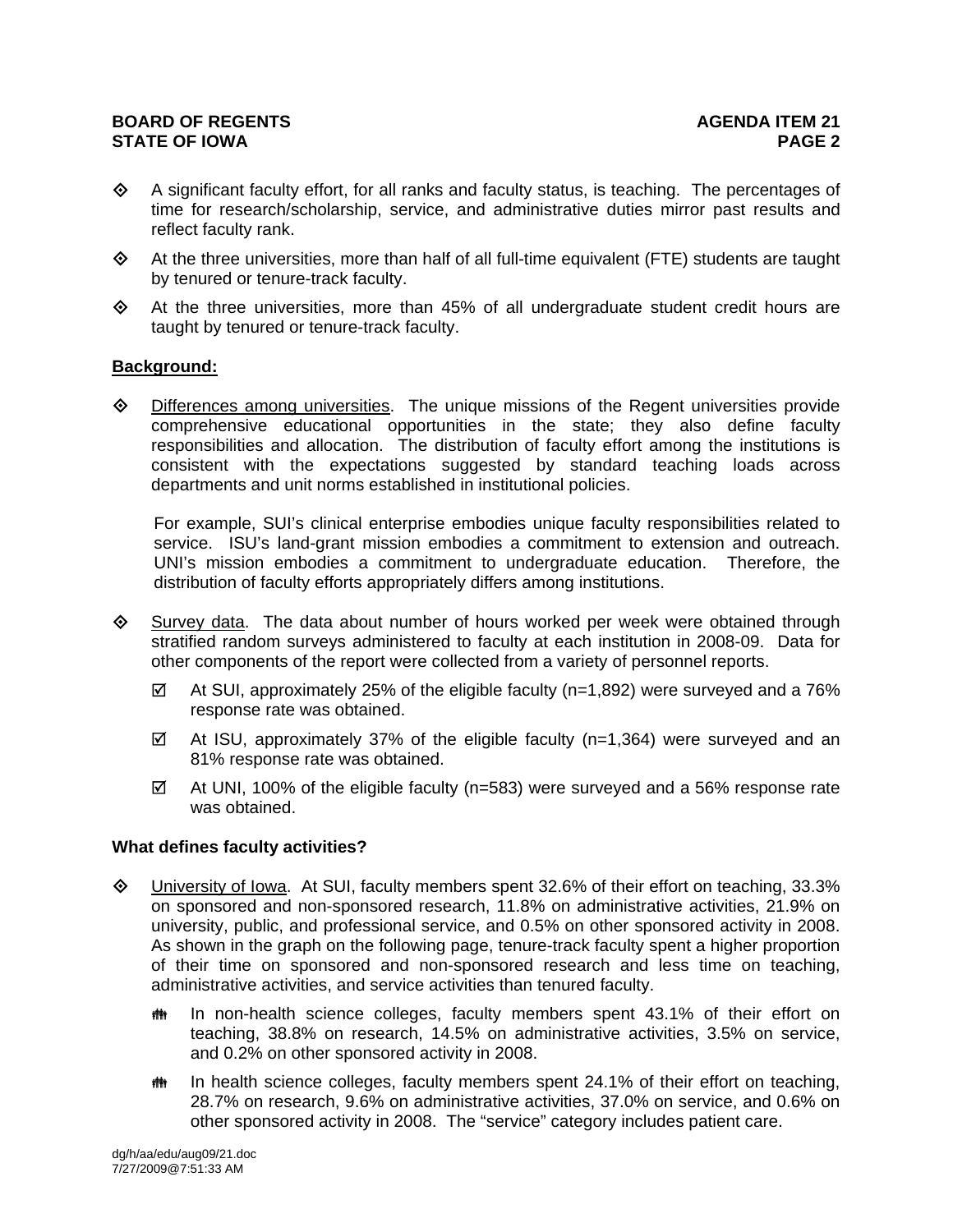

 $\diamond$  Iowa State University. At ISU, faculty members spent 47.2% of their effort on teaching, 33.4% on sponsored and non-sponsored research, 4.8% on administrative activities, 13.1% on university, public, and professional service (commensurate with ISU's land-grant mission and commitment to extension/outreach), and 1.5% on other sponsored activity in 2008. As shown in the graph below, tenure-track faculty spent approximately the same amount of effort on teaching and service activities as tenured faculty; a higher proportion of time on sponsored and non-sponsored research, and less time on administrative activities than tenured faculty.



◆ University of Northern lowa. At UNI, faculty members spent 62.0% of their effort on teaching, 17.7% on sponsored and non-sponsored research, 9.8% on administrative activities, 9.0% on university, public, and professional service, and 1.4% on other sponsored activities in 2008. As shown in the graph on the following page, tenure-track faculty spent a higher proportion of their time on teaching and research than tenured faculty; less time on administrative activities; and approximately the same proportion on service activities as tenured faculty.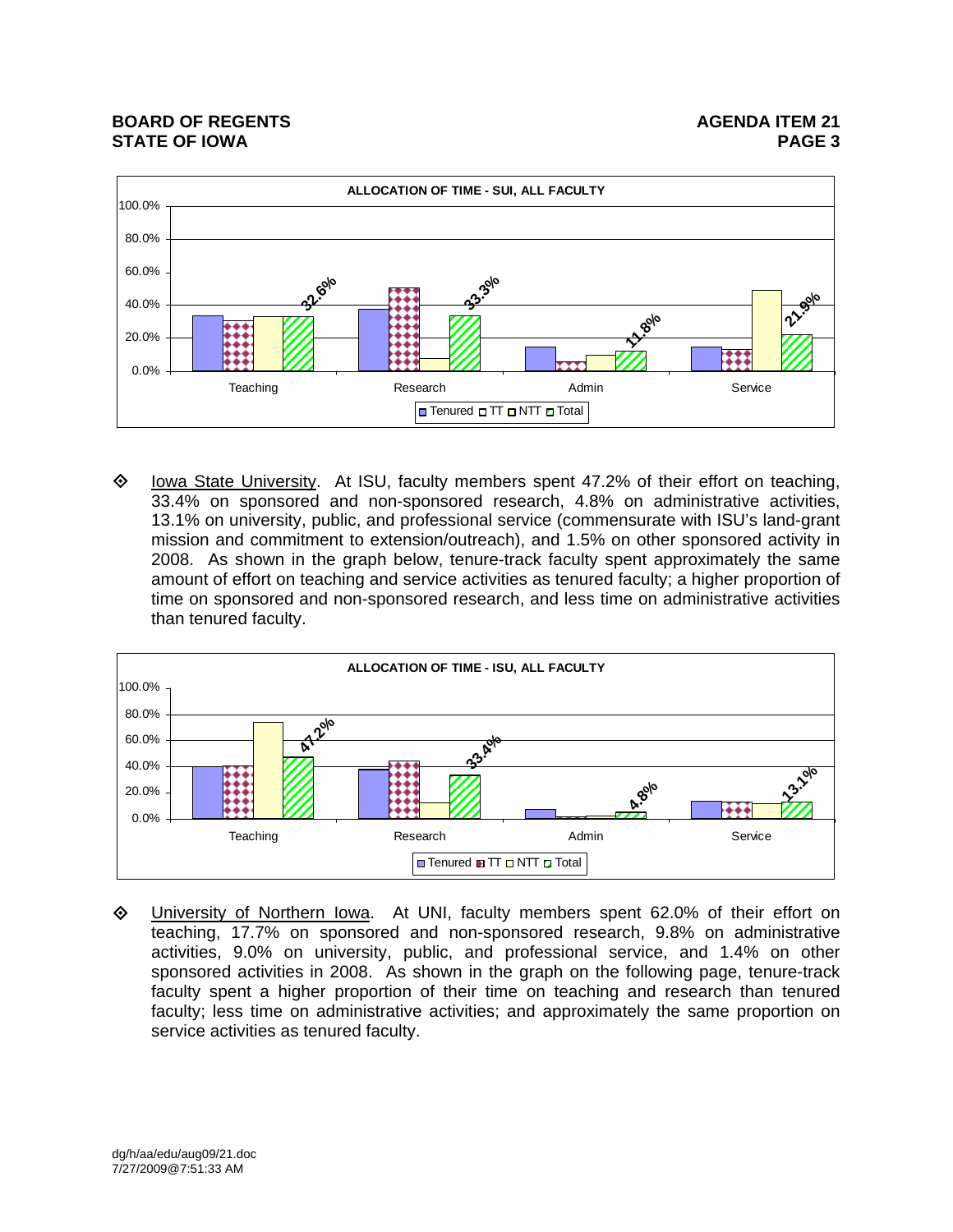

## **How many hours per week do faculty work?**

 University of Iowa. At SUI, the average number of hours worked per week by faculty was 58.1 in 2008 compared to 57.7 in 2006. Tenured faculty worked 58.3 hours per week, tenure-track faculty worked 56.2 hours per week, and non-tenure-track faculty worked 59.8 hours per week. This represents a decrease of 4.1 hours week for tenure-track faculty and an increase of 7.2 hours per week for non-tenure-track faculty from 2006.

Faculty in non-health science colleges spent more hours on teaching and fewer hours on service activities than faculty in health science colleges.

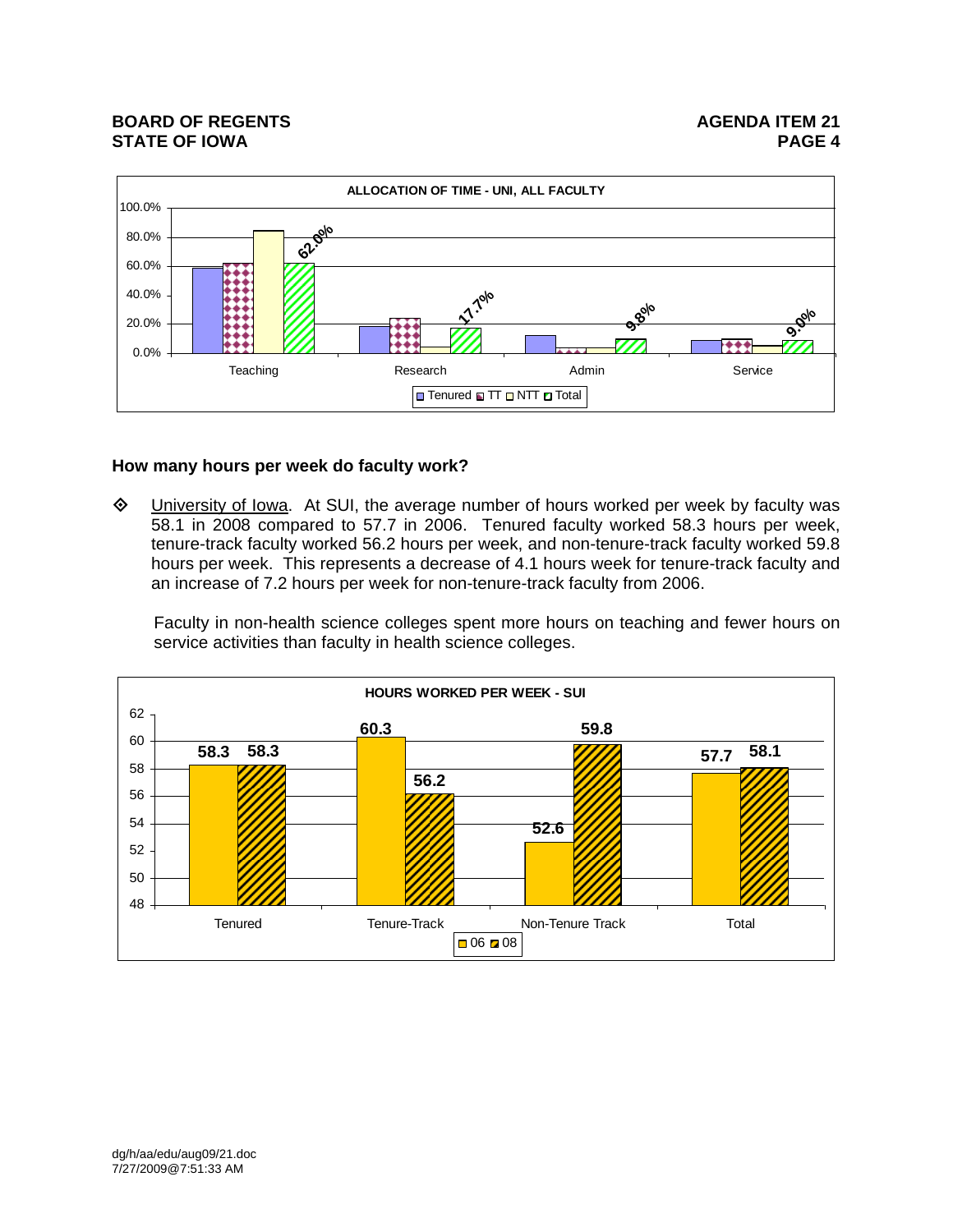$\diamond$  Iowa State University. At ISU, the average number of hours worked per week by faculty was 57.9 in 2008 compared to 57.7 in 2006. Tenured faculty worked 57.9 hours per week, tenure-track faculty worked 60.9 hours per week, and non-tenure-track faculty worked 54.0 hours per week. This represents an increase of 2.2 hours per week for tenure-track faculty from 2006. The number of hours worked per week for tenured faculty and non-tenure-track faculty remained essentially the same from the prior reporting period.



 University of Northern Iowa. At UNI, the average number of hours worked per week by faculty was 53.6 in 2008 compared to 54.8 in 2006. Tenured faculty worked 54.1 hours per week, tenure-track faculty worked 54.9 hours per week, and non-tenure-track faculty worked 46.9 hours per week. This represents a decrease of 1.5 hours per week for tenured faculty and 3.6 hours per week for non-tenure-track faculty.

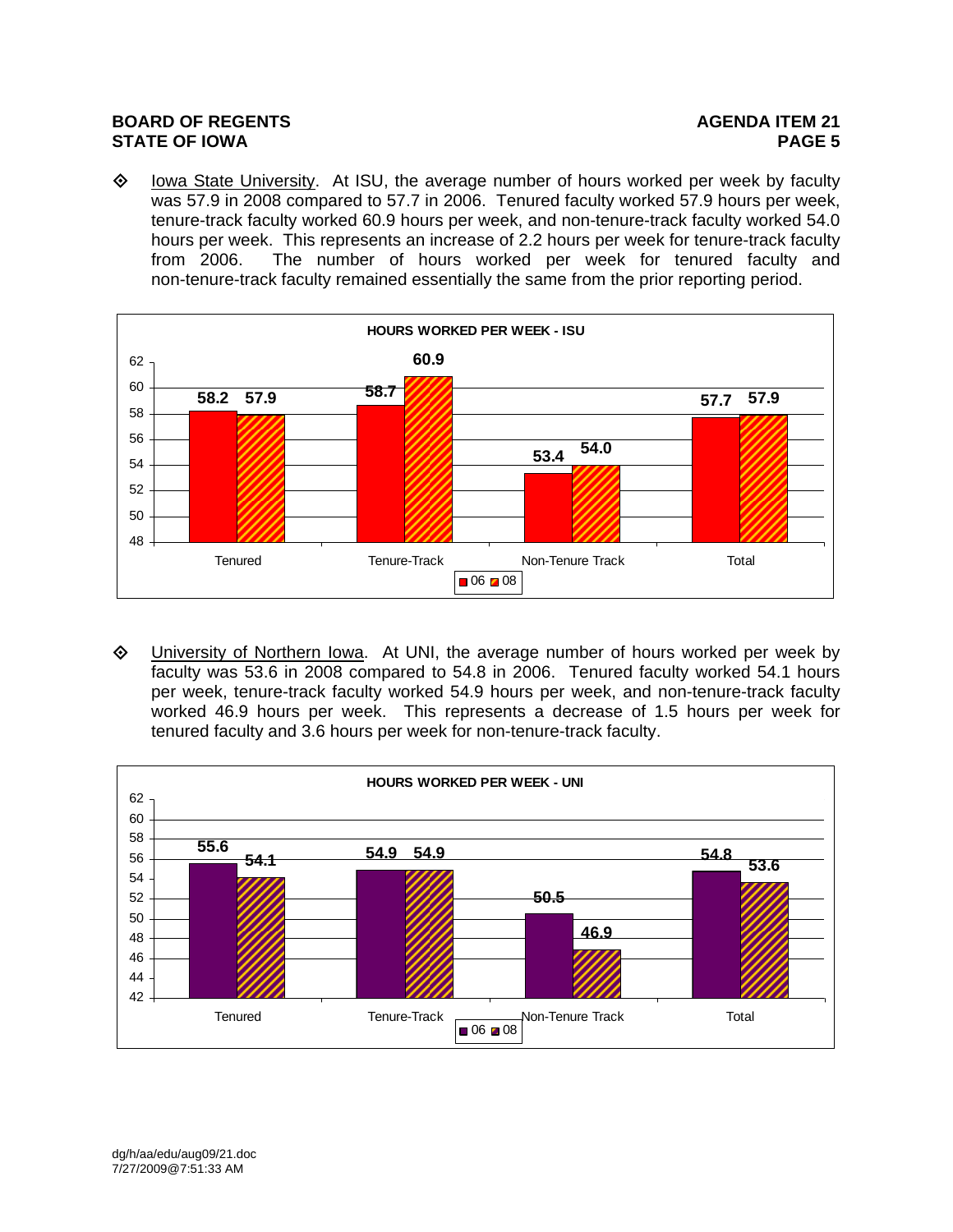# **Who teaches the students?**

 $\Diamond$  University of Iowa. At SUI, 50.6% of all full-time equivalent (FTE) students were taught by tenured or tenure-track faculty, 31.7% were taught by non-tenure-track faculty, and 17.6% were taught by graduate assistants in 2008. This represents a decrease of 4.5 percentage points for tenured or tenure-track faculty and an increase of 4.6 percentage points for non-tenure-track faculty from 2006.



◆ lowa State University. At ISU, 61.1% of all FTE students were taught by tenured or tenure-track faculty, 25.6% were taught by non-tenure-track faculty, and 13.4% were taught by graduate assistants in 2008. The 2008 percentages are essentially the same as in 2006.

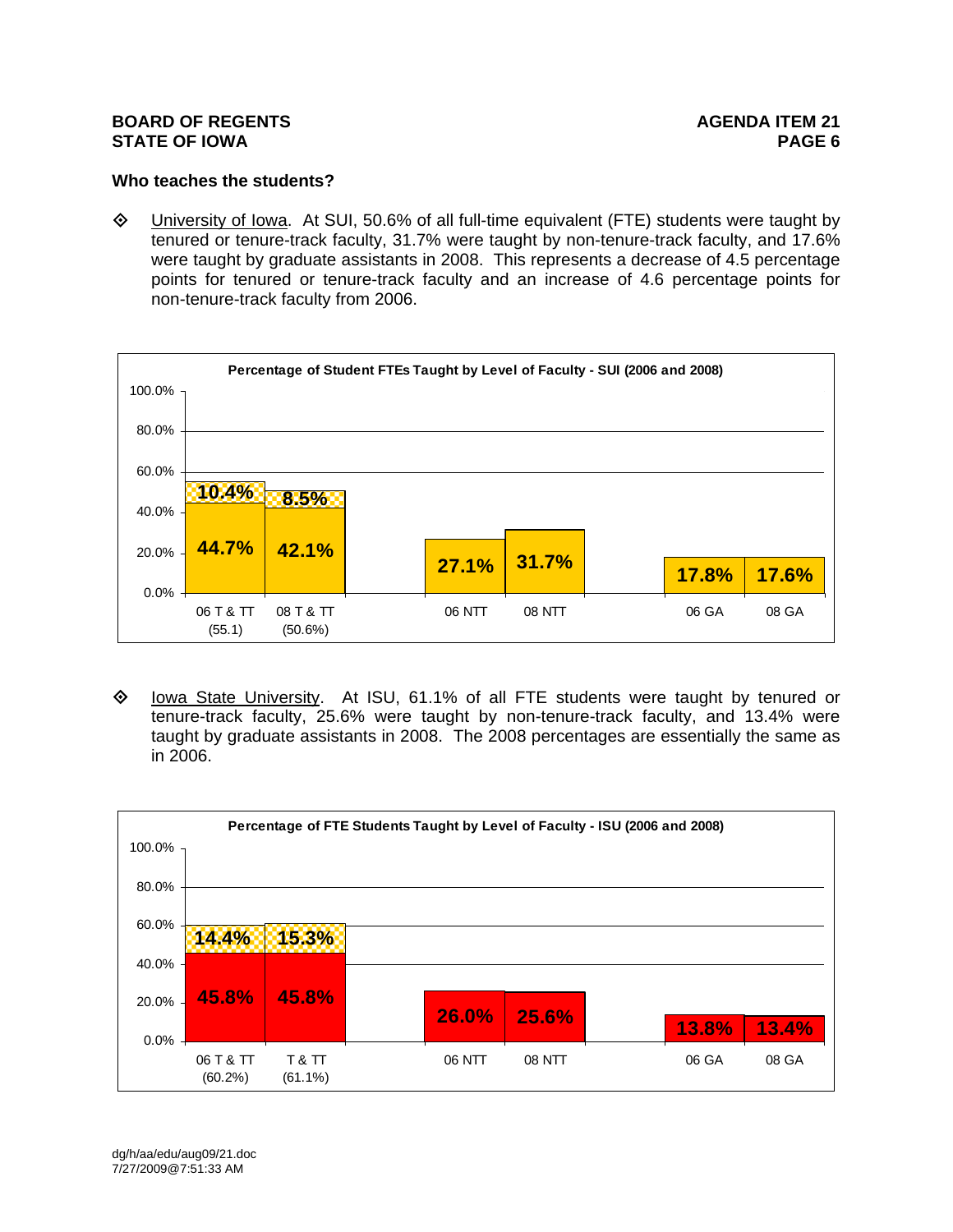University of Northern Iowa. At UNI, 66.8% of all FTE students were taught by tenured or tenure-track faculty, 26.1% were taught by non-tenure-track faculty, 0.8% were taught by graduate assistants, and 6.4% were taught by non-tenure-track full-time instructors in 2008. This represents a decrease of 4.2 percentage points for tenured or tenure-track faculty from 2006. The 2008 percentages for non-tenure-track faculty are essentially the same as in 2006.



# **Do tenured faculty teach the undergraduate students?**

 University of Iowa. At SUI, 37.6% of undergraduate student credit hours (SCH) were taught by tenured faculty, 8.6% were taught by tenure-track faculty, 31.8% were taught by non-tenure-track faculty, and 22.0% were taught by graduate assistants in 2008. This represents a decrease of 3.1 percentage points for tenured or tenure-track faculty and an increase of 4.7 percentage points for non-tenure track faculty.

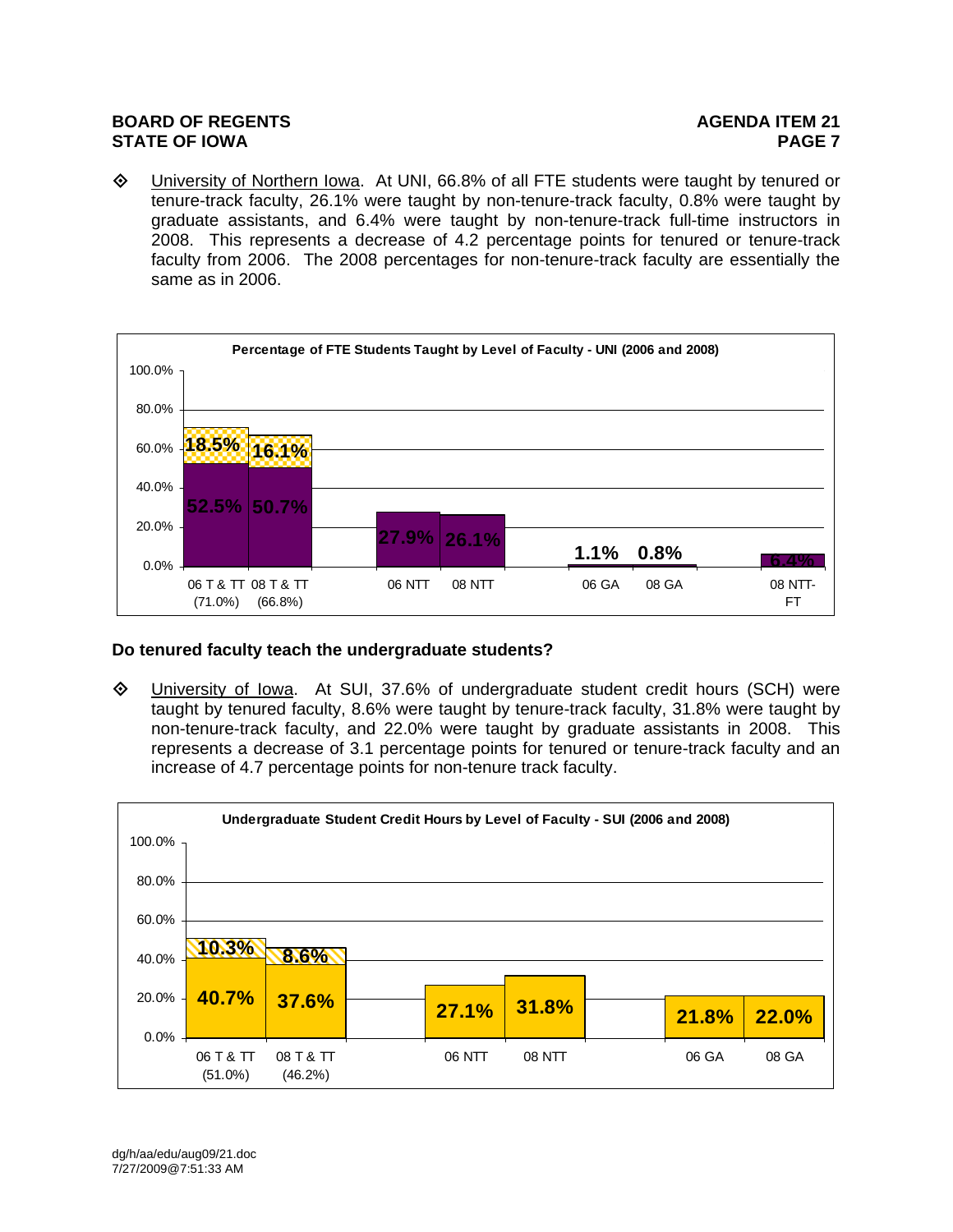$\Diamond$  Iowa State University. At ISU, 41.6% of undergraduate student credit hours were taught by tenured faculty, 15.1% were taught by tenure-track faculty, 28.2% were taught by non-tenure-track faculty, and 15.1% were taught by graduate assistants in 2008. The 2008 percentages are essentially the same as in 2006.



 University of Northern Iowa. At UNI, 49.0% of undergraduate student credit hours were taught by tenured faculty, 16.1% were taught by tenure-track faculty, 27.3% were taught by non-tenure-track faculty, 0.8% were taught by graduate assistants, and 6.8% were taught by non-tenure-track full-time term instructors in 2008. This represents a decrease of 4.2 percentage points for tenured or tenure-track faculty and 2.2 percentage points for non-tenure-track faculty.

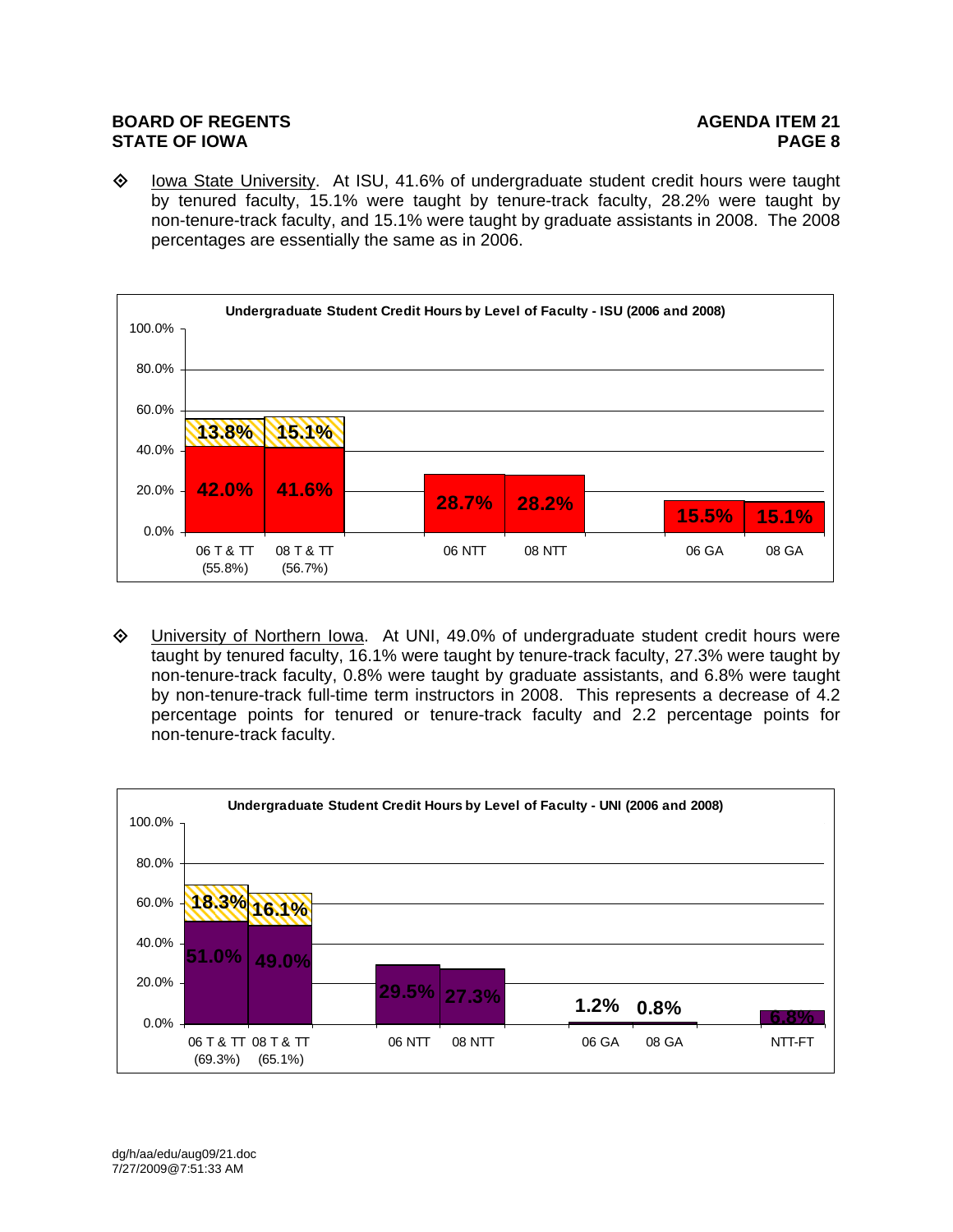# **How much time do faculty spend on teaching students relative to doing research?**

 $\Diamond$  University of Iowa. Tenured faculty spent 33.2% (19.3 hours) of their time teaching and 37.6% (21.9 hours) doing research while tenure-track faculty spend 30.6% (17.2 hours) of their time teaching and 50.3% (28.3 hours) doing research in 2008.



 $\Diamond$  Iowa State University. Tenured faculty spent 39.9% (23.1 hours) of their time teaching and 38.3% (21.7 hours) doing research while tenure-track faculty spend 40.7% (24.8 hours) teaching and 43.9% (26.7 hours) doing research in 2008.

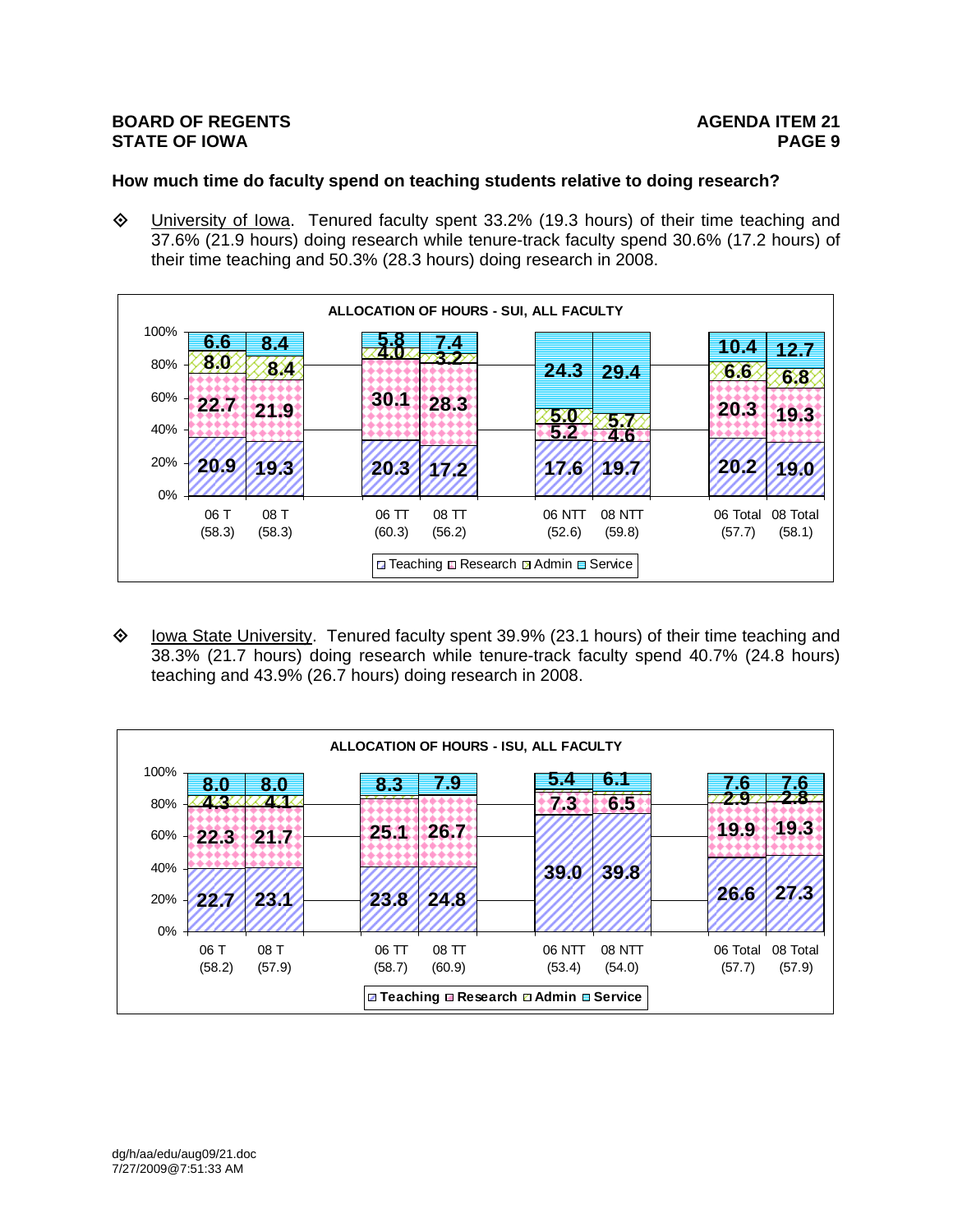$\Diamond$  University of Northern Iowa. Tenured faculty spent 58.4% (31.6 hours) of their time teaching and 17.9% (9.7 hours) doing research while tenure-track faculty spend 61.9% (34.0 hours) teaching and 24.2% (13.3 hours) doing research in 2008.



# **Why do our universities engage in activities besides teaching?**

- University of Iowa. The Kellogg Commission on the Future of State and Land-Grant Universities<sup>2</sup> illustrates the increasing complexity of the research university mission when it suggests that "the tried and true formula of teaching, research, and service no longer serves adequately. We must think, instead, of learning, discovery, and engagement" as institutions seek to become "genuine learning communities" in which the links between discovery, learning, and serving the public good are strong. SUI's strategic plan builds on that layered commitment, identifying strategies to create more effective learning environments, foster engagement and scholarship, and integrate engagement and scholarship into teaching and learning.
	- **##** Faculty members have the front-line responsibility for carrying out the University's mission and for meeting the goals of its strategic plan. The ways in which they meet this responsibility cannot be simply compartmentalized into teaching, research, or service activities because each informs and enriches the other. The Boyer Commission on Educating Undergraduates in the Research University recognizes in the report "Reinventing Undergraduate Education: A Blueprint for America's Research Universities," that "inquiry, investigation, and discovery are the heart of the enterprise, whether in funded research projects or in undergraduate classrooms or graduate apprenticeships. That shared mission binds together all that happens on a campus."

dg/h/aa/edu/aug09/21.doc 7/27/2009@7:51:33 AM  $\overline{a}$ <sup>2</sup> Source: "Returning to Our Roots."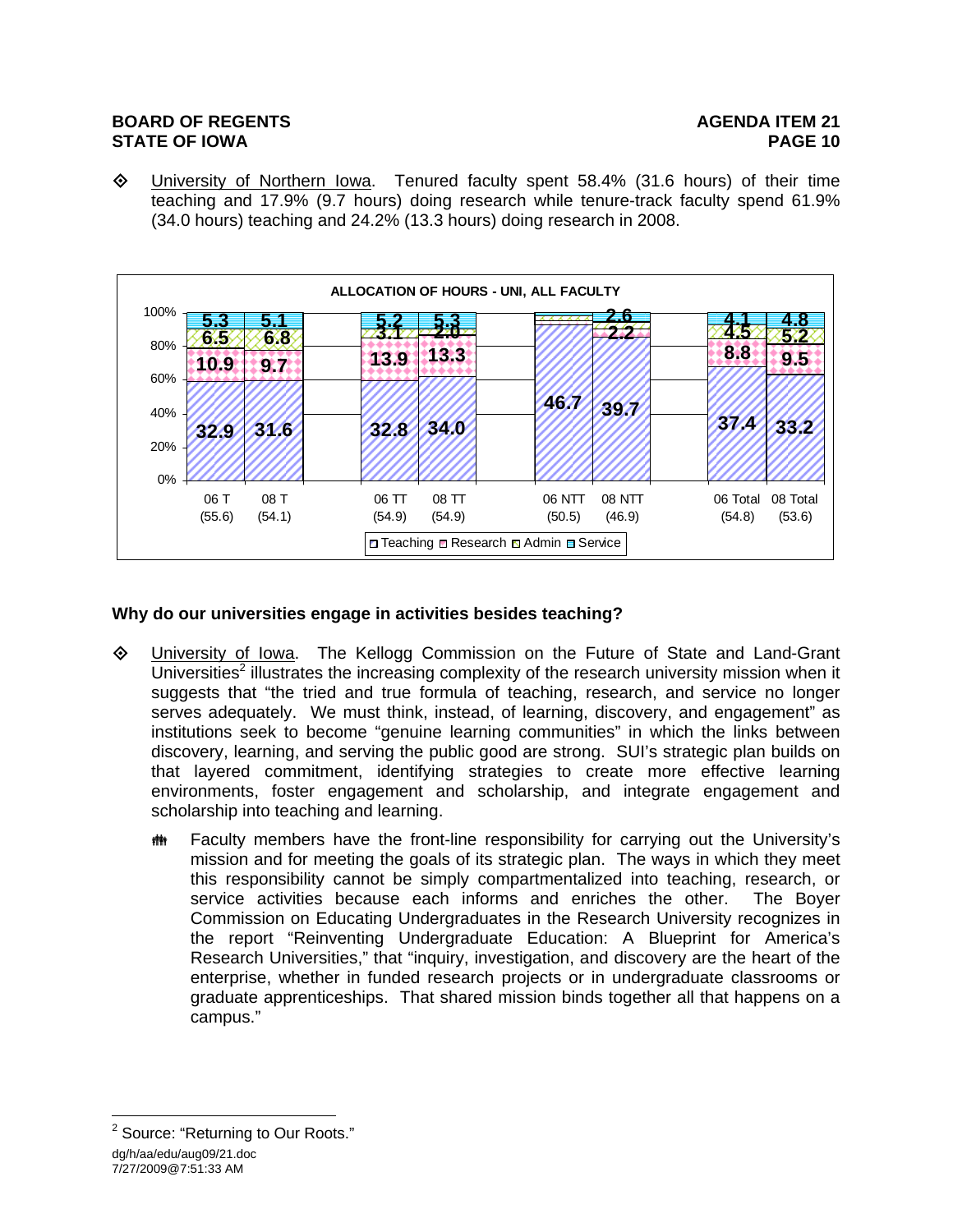- **##** Research universities offer "value added" to undergraduate students through opportunities to observe and participate in faculty research, scholarship, and creative work. Faculty service and engagement enrich the curriculum and inform student experiential learning opportunities. Faculty scholarship engenders public partnerships which create new directions in research.
	- *Sponsored research*. According to the Association of American Universities, in 2006, U.S. colleges and universities performed 58% of the nation's basic research<sup>3</sup>; 14.3% of the nation's total research and development; and 13% of applied research. $4$  The impact of research at American universities on society has ranged from technological advances in the development of new materials to medical breakthroughs that have significantly affected public health. Sponsored research at SUI is an investment in the future. The return on the investment is enriched learning experience, economic development in the state, a better educated workforce, and improved quality of life for lowans.<sup>5</sup>
	- *Nonsponsored scholarship and artistic creation.* Faculty scholarship is the foundation of the University's mission "to advance scholarly and creative endeavor through leading-edge research and artistic production; to use this research and creativity to enhance undergraduate, graduate, and professional education, health care, and other services provided to the people of Iowa, the nation, and the world; and to educate students for success and personal fulfillment in an increasingly diverse and global environment."
	- *Service, engagement, and outreach*. As a public institution of higher education, the University strives to contribute to improving the lives of Iowans. As stated in the Kellogg Commission, the University believes that "an engaged university can enrich the student experience and help change the campus culture…by enlarging opportunities for faculty and students to gain access to research and new knowledge and by broadening access to…various kinds of off-campus learning opportunities." Therefore, the University seeks to expand public partnerships which increase access, interaction, dialogue, and societal benefit.
	- *Clinical service*. The most visible and important way in which University faculty touch the lives of Iowans is through clinical services and health care. During FY 2008, the enterprise admitted 30,741 acutely ill patients, performed 22,592 major surgical operations, and recorded 880,851 total clinics visits at UIHC and at 280 outreach clinics in communities throughout the state. The College of Dentistry provides on-campus dental clinics that serve about 9,000 patients annually as well as outreach programs that focus on pediatric and geriatric dentistry and other special needs patients. The College of Nursing faculty provide clinical services at UIHC and through businesses and consultation services. Faculty in the College of Pharmacy's Clinical and Administrative Pharmacy program oversee and provide clinical services at residency sites in eastern Iowa. Faculty in the College of Public Health staff the Occupational Medicine Clinic, which provides diagnostic testing services and care for patients with work-related health problems.

 $\overline{a}$  $3$  This amounts to \$36.9 billion of the total \$63.6 billion.

<sup>4</sup> http://www.aau.edu/research/university\_research.aspx?id=6896 5

<sup>&</sup>lt;sup>5</sup> Faculty researchers, with staff and students, brought in \$386 million in external support in FY 2008.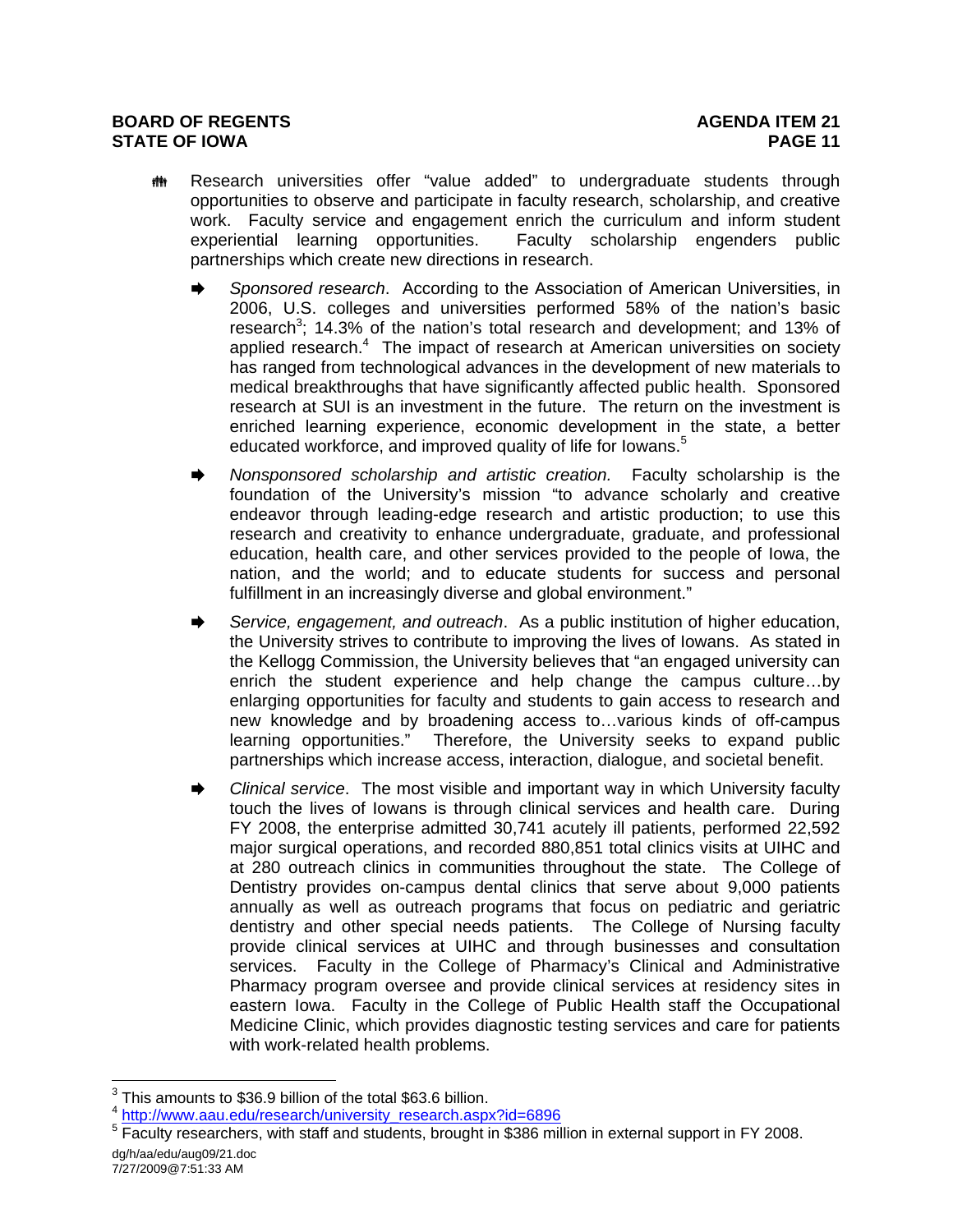Faculty in non-health science colleges also provide clinical services to the community through the College of Law's Legal Clinic, Muscatine's New Iowan Center, the Seashore Clinic in the College of Liberal Arts and Sciences' Department of Psychology, the West Liberty Intergenerational Service Learning Project in the Department of Social Work, the Wendell Johnson Speech and Hearing Clinic in Communication Sciences and Disorders, and the Assessment and Counseling Clinic of the College of Education's Belin-Blank Center for Gifted Education and Talent Development. Clinical service programs and the quality patient care and community assistance they provide are intrinsic to the University's public service and teaching missions.

- $\diamond$  lowa State University. ISU's mission is to create knowledge through world-class scholarship in teaching, research, and creative endeavors. All faculty are expected to be actively involved in scholarly activities. ISU is designated a Carnegie Foundation Doctoral/Research Extensive university, a classification reserved for universities with comprehensive degree programs and a strong commitment to graduate education and research. Research activities include proposal preparation, conducting research, supervision of graduate students, and thesis/dissertation guidance. Faculty are expected to publish yearly and to submit and obtain grants with funding to support their scholarship.
	- **##** For most faculty, scholarship is in experimental research programs. Faculty members with research appointments are expected to show continuous and consistent activity in publishing articles in refereed journals pertaining to their research specialty. The importance of such articles lies in their impact on advancing knowledge, advancing the discipline, and their applicability and usefulness to Iowans.
	- **##** ISU shares knowledge and expertise with students (learning and teaching), communities (engagement and service), and business and industry (technology transfer and economic development). Internationally prominent research in biorenewables and the bioeconomy, and in the broader biological sciences, material sciences, information sciences, nanosciences, and social sciences (as they apply to understanding rural America) as well as scholarship in the arts and humanities contribute to exceptional undergraduate, graduate, and post-graduate academic programs. Many undergraduate programs contain components of research experiences for undergraduates, a distinguishing feature of the research university.
	- **##** Outreach includes teaching off-campus courses; publishing in technical publications; producing newspaper articles and videos; conducting teleconferences, presentations, training sessions, and short courses; and technology transfer. As a result of such expertise, faculty are increasingly influential in the development of economic activity in the state. In addition to their teaching, research and outreach roles, ISU faculty are expected to provide service at the departmental, college, and university levels, including undergraduate advising and membership on committees. Faculty are also expected to provide professional society service, for review of papers and proposals, and preparation of promotion and tenure reference letters for professional colleagues.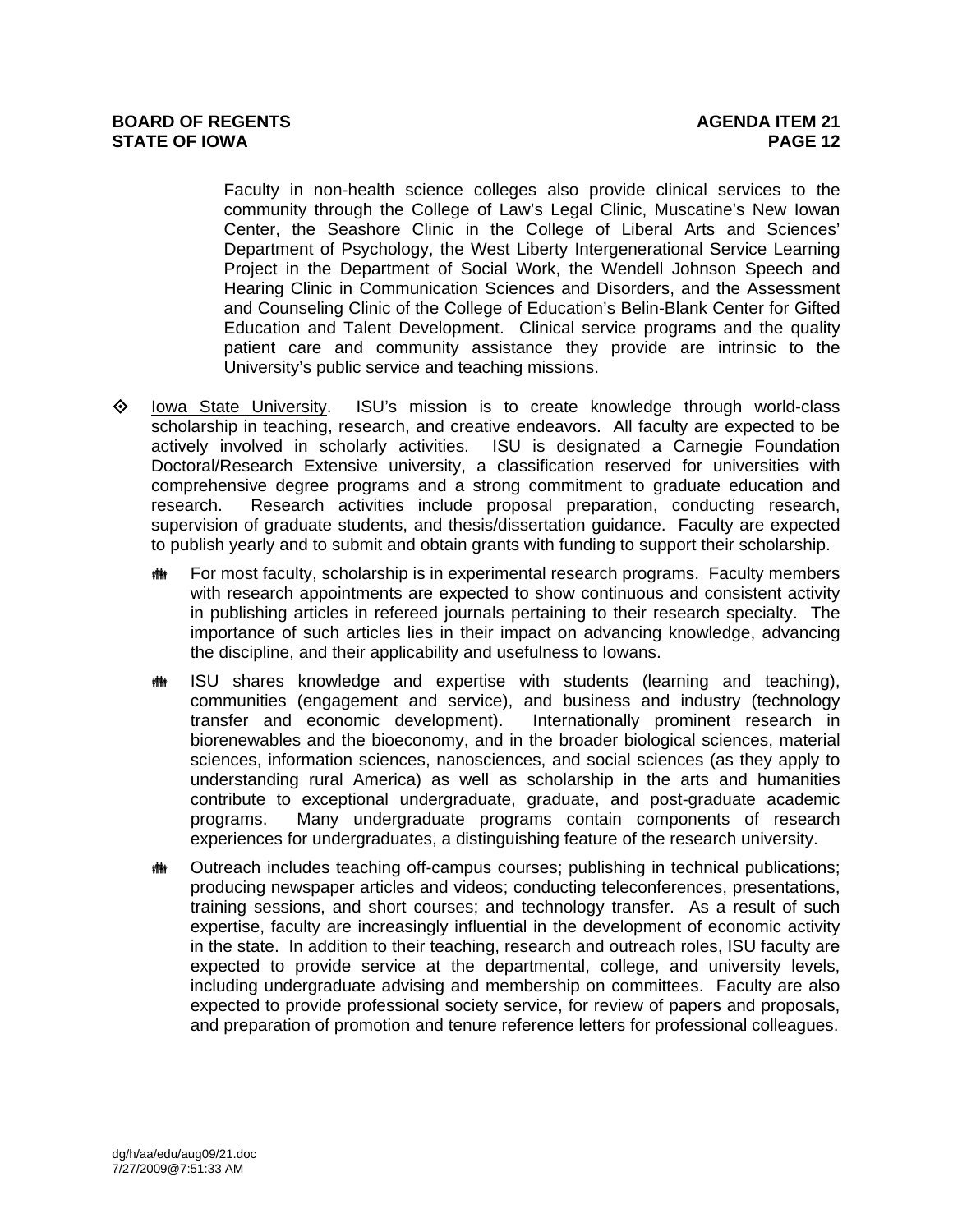University of Northern Iowa. Engagement by faculty in non-teaching activities, including research, visual and performing arts, professional and community service, and economic development, benefits student learning by bringing new knowledge and contemporary problem-solving experiences to the classroom. Such activities also help faculty to engage students more effectively in their major, in their future profession, and in leadership development. UNI faculty engage in a broad range of service and outreach activities at the university, local, state, national, and international levels, contributing their expertise to government and non-government organizations.

UNI faculty serve as officers for their professional organizations, provide leadership for state and local school and community involvement initiatives, and volunteer with international organizations. With an emphasis on experiential learning and internship experiences for students, faculty often include students in their university and community service activities.

During FY 2008, there were 224 sponsored project proposals submitted and 174 awards made to the university from federal, state, and private sources. Sponsored project awards totaled \$26,771,923, which represents a 126% increase in total award dollars since the previous faculty activities report.

# **How do we know our universities are doing a good job?**

- University of Iowa. SUI has developed indicators by which to measure progress toward achieving the aspiration and goals identified in its strategic plan. The indicators are a combination of institutional targets and peer benchmark measures and include the six-year graduation rate and the amount of external funding received for sponsored research. All academic programs undergo cyclical reviews; many programs have received programmatic accreditation.
	- External rankings also provide a system of public accountability. The University aspires to become one of the top ten most distinguished public universities in the country according to one of the most visible external rankings, *U.S. News and World Report*. Moving up in the *U.S. News* rankings signifies to the university that it is carrying out its mission and fulfilling its responsibility to the people it serves, especially undergraduates. Currently, *U.S. News* ranks the University of Iowa as the  $26<sup>th</sup>$  best public university in the country. Twenty-one graduate programs at SUI are ranked among the top ten such programs at public universities in the country – five are in first place – and an additional 23 are in the top 25.
	- Within individual units, a variety of systems are in place to monitor how well faculty and staff are accomplishing their specific missions, including student evaluations of faculty, annual reviews of faculty, rigorous promotion and tenure process, and post-tenure allocation process.
	- **##** The University of Iowa was reaccredited by the Higher Learning Commission of the North Central Association in 2007-08 for the maximum period of 10 years.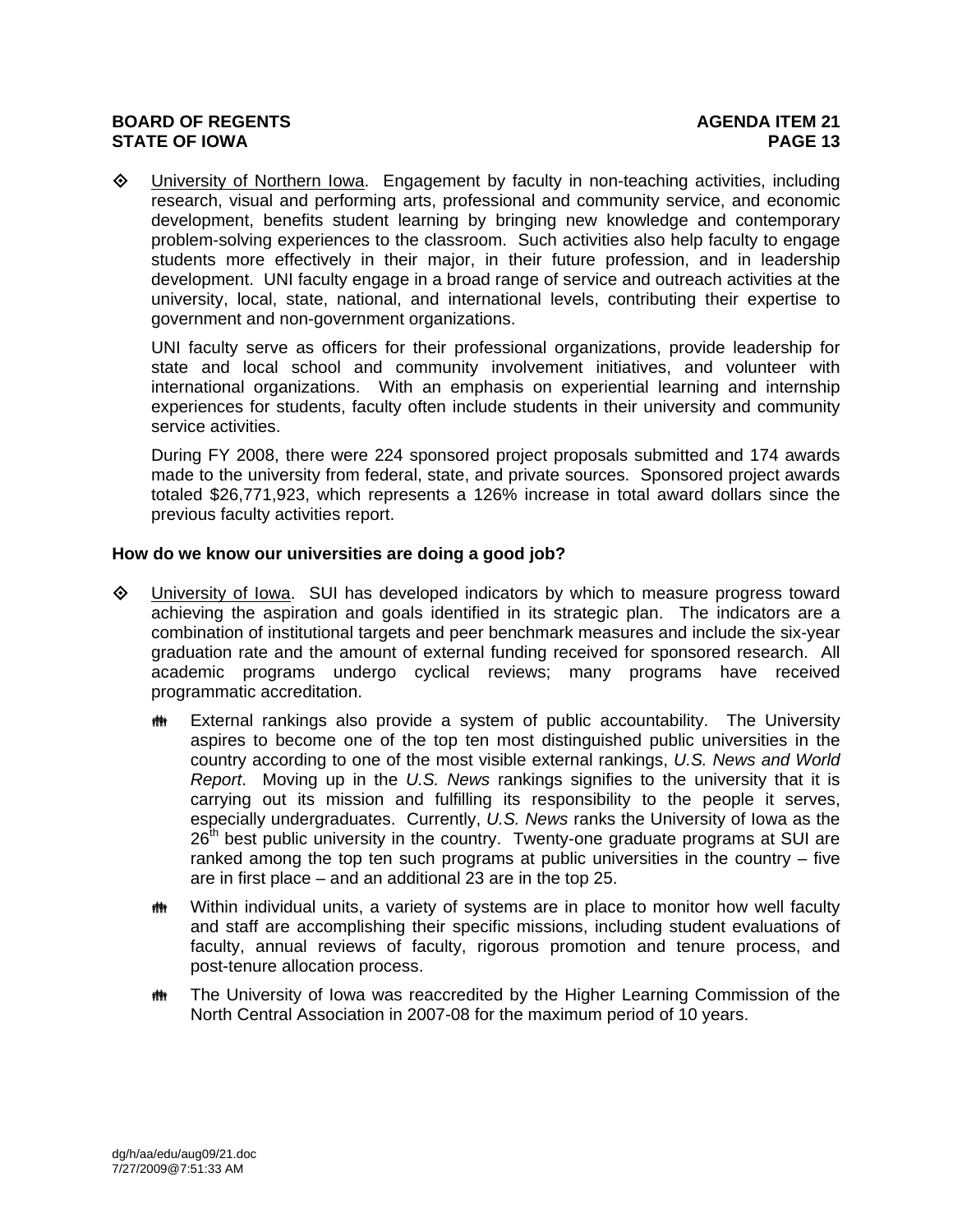- $\diamond$  Iowa State University. ISU measures its success through the degree of satisfaction and success of its students and faculty, and national rankings of the University and its programs.
	- *H* Students. The majority of ISU students (60%) were in the top quarter of their high school graduating class; 68% indicated that they had chosen ISU because of its academic reputation. In the National Survey of Student Engagement (NSSE), 90% of the first-year students and 84% of the seniors rated their experience at ISU as good or excellent. A similar proportion indicated on the survey that they would choose ISU again. The six-year graduation rate is a strong measure of student success. In 2008, the six-year graduation rate was 67.4%, an increase of two percentage points from five years ago.
	- **##** Faculty. In addition to a rigorous annual performance review, faculty periodically undergo an extensive promotion and tenure review, which includes evaluation by students and administrators, as well as faculty peers inside and outside of the institution. All faculty must demonstrate their excellence in scholarship through teaching, research/creative activities and extension/professional practice, and scholarship recognized by peers in the discipline. This process includes evaluation by department chairs, deans, provost, and president. These reviews ensure that ISU's faculty are known nationally and internationally for their ground-breaking research and their work with students and clients. Another measure of faculty success in discovery is the amount of sponsored funding. In FY 2008, the amount of sponsored funding was \$274.1 million, an increase of 19% from five years ago.
	- *I***M** National rankings. The 2009 U.S. News and World Report ranked ISU 40<sup>th</sup> among public national universities–doctoral and 89<sup>th</sup> overall. The ISU College of Engineering undergraduate program was ranked  $24<sup>th</sup>$  among public and  $38<sup>th</sup>$  among all national universities-doctoral. Furthermore, ISU has a number of programs ranked in the top 25<sup>th</sup> percentile by national ranking agencies.
		- **★** Ranked by the National Research Council (NRC, 1995) Chemistry, Physics, and Statistics and Biostatistics.
		- Ranked by U.S. News and World Report (2009) Engineering (undergraduate and graduate); Business (undergraduate); Agricultural and Biosystems Engineering (undergraduate and graduate); Chemical/Biological Engineering (graduate); Statistics (graduate); Electrical/Computer Engineering (graduate); Civil/Construction/Environmental Engineering (graduate); Mechanical Engineering (graduate); Chemistry (graduate); Analytic Chemistry (graduate); and Learning Communities.
		- $\rightarrow$  Ranked by their respective professional associations and publications  $-$ Agricultural Education and Studies; Animal Science (meat science education); Rural Sociology; Architecture; Landscape Architecture; Interior Design; Civil Engineering (undergraduate and graduate); and Psychology.

The success of the university will be measured by the prominence of the faculty and graduates in emerging disciplines, such as the biorenewables and bioeconomy, and food safety and security. As evidenced by the current research and scholarship in these areas, ISU faculty are advancing the University as a leader in the state, nation, and world.